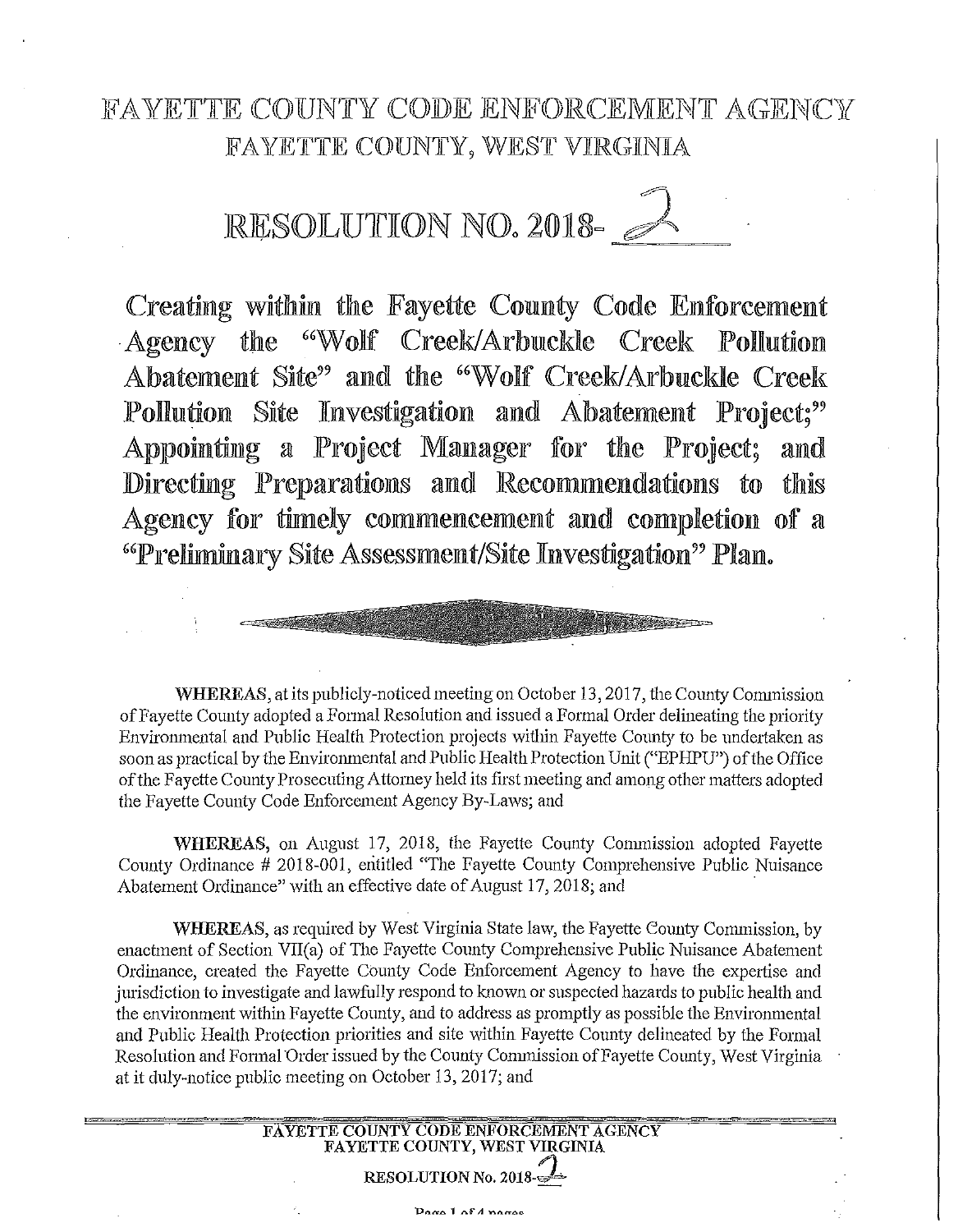WHEREAS, the County Commission of Fayette County in its Formal Resolution and Formal Order of October 13, 2017 has determined that the investigation and abatement, as appropriate, of source of pollution to the Wolf Creek and Arbuckle Creek Watersheds within Fayette County is a first tier Environmental and Public Health Protection priority of Fayette County; and

WHEREAS, Section VII of Fayette County Ordinance 2018-00 authorizes the Fayette County Code Enforcement Agency to undertake investigations of places, conditions, locations, structures, objects or activities within or affecting Fayette County where reasonable grounds exist for suspecting that any condition may exist or activity is being engaged in that constitutes or may constitute a Public Nuisance as defined and declared in Section V of Fayette County Ordinance; and

**WHEREAS,** Dr. D. Scott Simonton is a full Professor and Coordinator of the Graduate Enviromnental Sciences Program at Marshall University, Huntington and South Charleston, West Virginia. Dr. Simonton is also the founder and Principal Scientist and Environmental Engineer of Ashby-Tucker Environmental, LLC, a prominent West Virginia Environmental Engineering and Forensic Science Consulting and Project Management Company. Dr. Simonton is a Registered Professional Engineer in WV and MS, and fonnerly registered in 1N and NM. For over 15 years until his resignation in 2017, Dr. Simonton served at the appointment of four (4) consecutive Governors of West Virginia as a **Member and Vice-Chairman of the West Environmental Quality Board,** the WV State Board responsible for hearing and resolving appeals from decisions of the West Virginia Department of Enviromnental Protection. Earlier in his professional career, Dr. Simonton also served as a Commissioned Officer in the United State Army Armored Cavalry and as a Non-commissioned Officer in the United States Marine Corp Infantry. Dr. Simonton brings regionally and nationally recognized Environmental forensic scientific and engineering expertise in the remedial investigation and design and implementation of appropriate Environmental and Public Health protection remedial actions at a wide range of contaminated properties, including multiple major mining, industrial, commercial, and residential sites. Dr. Simonton frequently serves before federal and state courts as Lead Expert Witness and Remedial Project Manager in governmental and private party legal actions to compel appropriate remedial investigation and abatement of sites that present or may present endangerments to the Public Health, Safety, Welfare or the Environment. Dr. Simonton has a broad range of expertise in the field of environmental engineering and geo-science, with particular focus in hydrogeology, fate and transport in the environment of released contaminants, and environmental issues associated with mining.

**NOW, THEREFORE, BE IT RESOLVED** by majority vote of those members of the Fayette County Code Enforcement Agency present and authorized to vote that there should be, and hereby is, created within the Fayette County Code Enforcement Agency the "Wolf Creek/Arbuckle Creek Pollution Abatement Site," which shall include all geographical areas, sites, facilities and locations, both above ground and underground, that are within either of the watersheds of Wolf Creek and Arbuckle Creek within Fayette County;

**BE IT FURTHER RESOLVED** by majority vote of those members of the Fayette County Code Enforcement Agency present and authorized to vote that there should be, and hereby is, created within the Fayette County Code Enforcement Agency, the "Wolf Creek/Arbuckle Creek Pollution Site hwestigation and Abatement Project" as first-tier priority of this Agency;

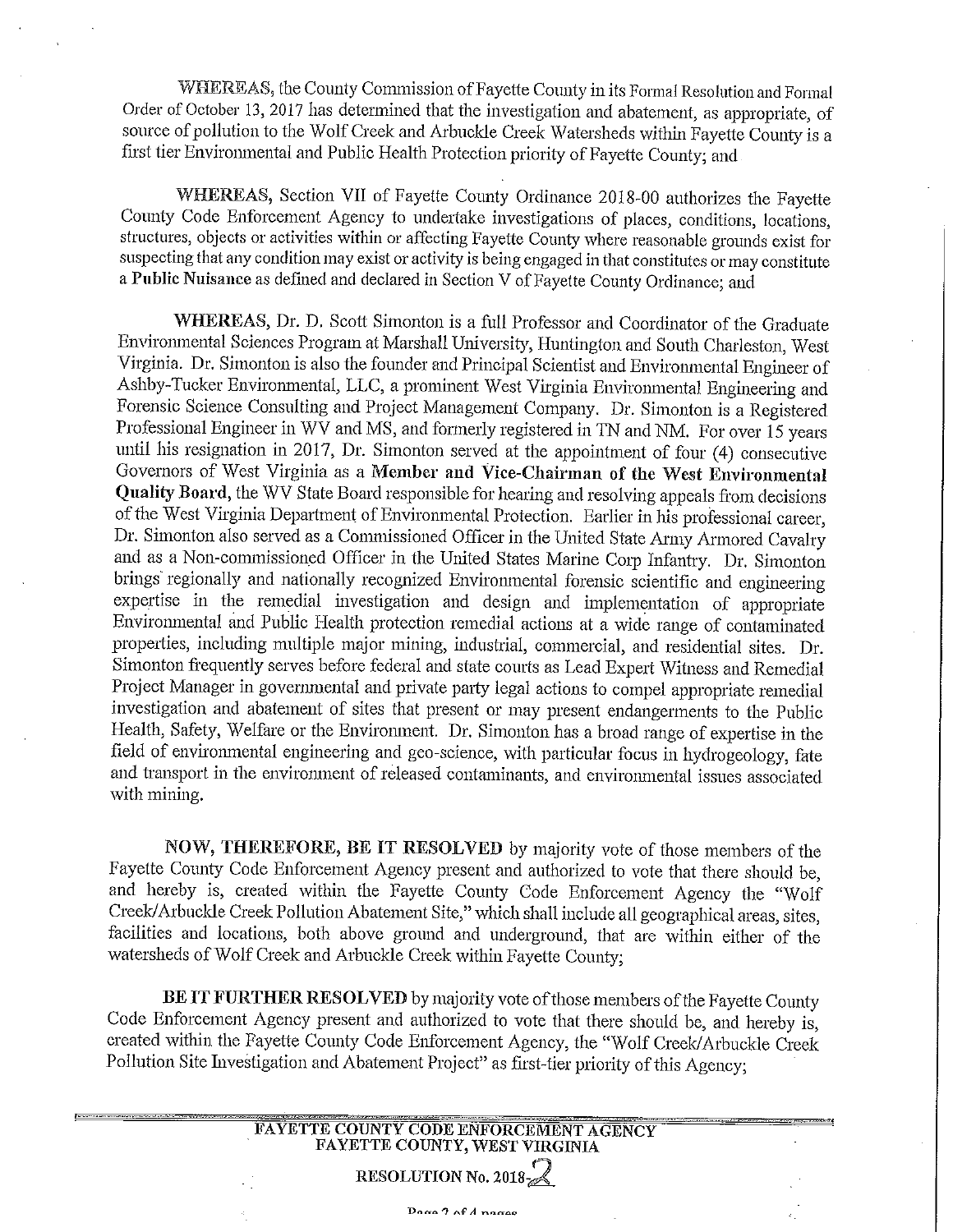BE IT FURTHER RESOLVED by majority vote of those members of the Fayette County Code Enforcement Agency present and authorized to vote that D. Scott Simonton, Ph.D., P.E., should be, and hereby is, retained and appointed as a Site Project Manager of the "Wolf Creek/Arbuckle Creek Pollution Site Investigation and Abatement Project" for the Fayette County Code Enforcement Agency;

**BE IT FURTHER RESOLVED** by majority vote of those members of the Fayette County Code Enforcement Agency present and authorized to vote that Dr. Simonton and such staff and resources of the Fayette County Code Enforcement Agency as are or will become available to the "Wolf Creek/Arbuckle Creek Pollution Site Investigation and Abatement Project" should coordinate all efforts of this Agency to secure timely and effective investigation and abatement of any conditions of Public Nuisance that do or may exist within the "Wolf Creek/ Arbuckle Creek Pollution Abatement Site" with the efforts and abilities of: (i) the EPHPU of the Office of the Fayette County Prosecuting Attorney; (ii) the Fayette County Board of Health; and (iii) the Fayette County Solid Waste Authority, so as *to* timely to secure effective protection of the Public Health, Safety, Welfare and the Environment within "Wolf Creek/Arbuckle Creek Pollution Abatement **Site;"** 

**BE IT FURTHER RESOLVED** by majority vote of those members of the Fayette County Code Enforcement Agency present and authorized to vote that Dr. Simonton should be, and hereby is, directed as expeditiously as possible to recommend to the Fayette County Code Enforcement Agency appropriate methods, processes, procedures and protocols for this Agency to undertake and complete a "Preliminary Assessment/Site Investigation Plan" ("PA/SI Plan') that would comply with the requirements of Section IX of Fayette County Ordinance 2018-001, the remedial investigation and response goals and standards established by Formal Order of the Fayette County Commission issued October 13, 2017; and, to the maximum extent possible, would comply with the requirements of the National Oil and Hazardous Substances Pollution Contingency Plan ("NCP"), 40 C.F.R. Part 300, interpreted and applied with this Agency acting as "Lead Agency."

**IT** IS **SO RESOLVED, ORDERED, AND DONE** with the majority vote of the Fayette County Code Enforcement Agency, Fayette County, West Virginia at its duly-noticed Public Meeting on this 20th day of December 2018.

> **FAYETTE COUNTY CODE ENFORCEMENT AGENCY FAYETTE COUNTY, WEST VIRGINIA**

 $B$ y: <u>Vebli  $K$ </u> Debbie Berry  $~\frac{1}{\sqrt{2}}$ 

Fayette C01mty Administrator Its Chairperson

**RESOLUTION No. 2018-2**